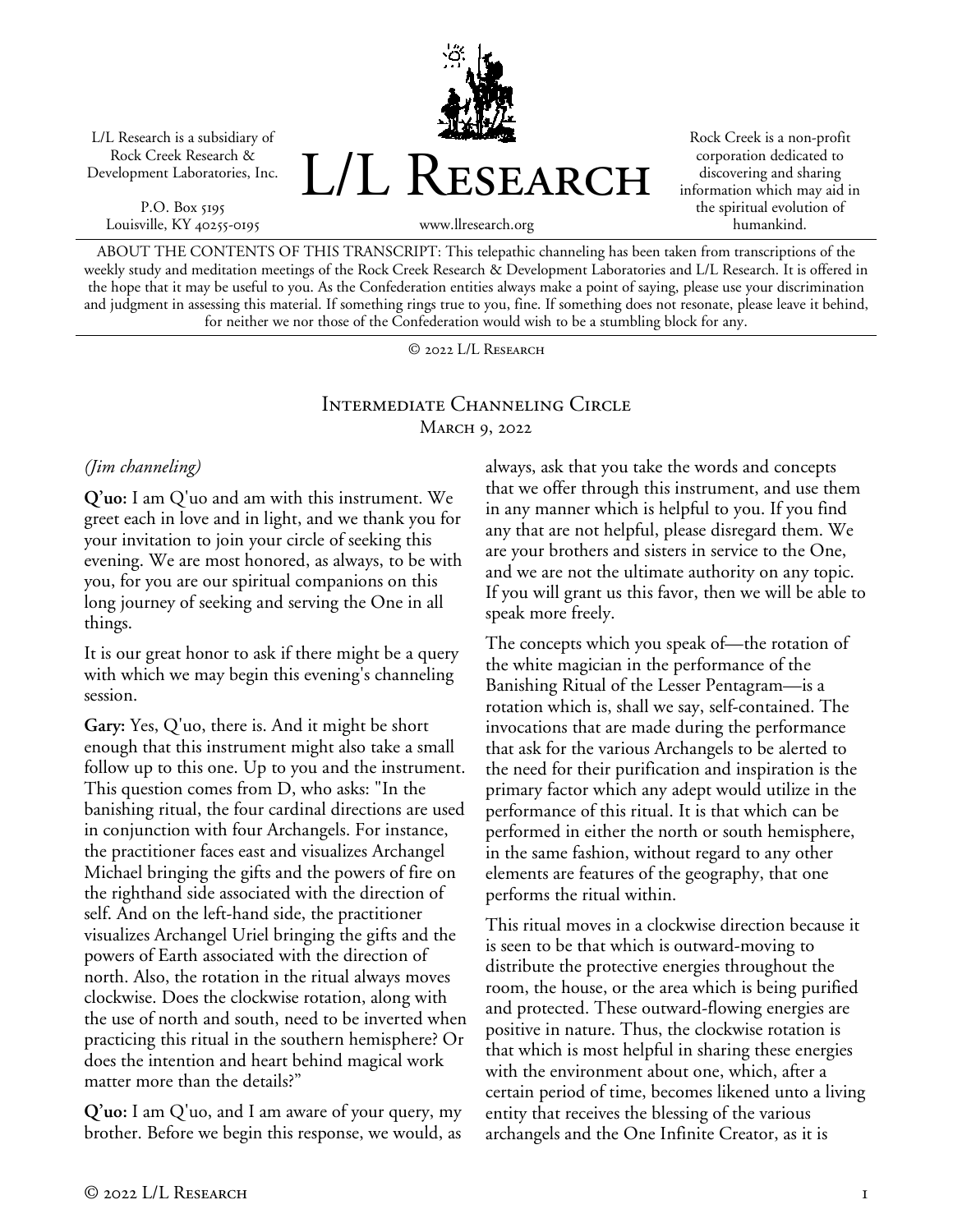receiving the various invocations that are a part of this banishing ritual.

This is what you would call a positive sharing of love and light of the One Creator with the One Creator that exists within each portion of the room or domicile that is being purified and protected. To call upon various facets of the One Creator in this manner is to amplify the adept's recognition of the One Creator, which exists in all things.

We would ask if there was to be a follow up question to this one?

**Gary:** Yes, thank you for the opportunity. Do I understand correctly that north and south, as they are used in the northern hemisphere, can also be used in the southern hemisphere? And are there any magical rituals that apply better to the southern hemisphere?

**Q'uo:** I am Q'uo, and I'm aware of your query, my brother. It is our belief that this is true, that the ritual has its same application of performance in either hemisphere, because it is that which we have called a self-contained ritual that performs its magical effects in the area that is being purified and protected, rather than being considered as only effective in one or the other hemisphere.

As far as other rituals that might be utilized by a person who wishes to purify or protect a place or room or location, we would suggest that one begin as the neophyte in the creation of one's own rituals, being composed of those qualities which one sees as being primary in not only the spiritual journey of one's own self, but in the spiritual journey of any positive seeker of truth.

Each entity can be seen as a magician—a white magician, a positively polarized, service-to-others being that has within it the ability to fashion a type of invocation and evocation of certain qualities and entities that may respond to the call for their assistance from the inner planes to the space/time environment of the neophyte magician.

In the beginning of this type of creation of one's own magical ritual, there will be a kind of protection and purification of a minor quantity and quality that will be experienced by the area or room being magically protected and purified. As time progresses, and the intention increases on the part of the neophyte magician, both the neophyte magician and the rituals it creates will mature in their ability to

finely tune and call for assistance from those within the inner planes. And this call will be heard in a louder and louder, shall we say, ringing of the phone, so that there will be a response to the calling that will increase in its efficacy and its ability to provide the purification and protection that the neophyte, which grows into the mature magician, asks to be provided.

This is a process which each positively oriented seeker of truth partakes in, whether conscious of such or not, as one pursues the spiritual journey of seeking to serve others with every thought, word, and deed. This desire is seen as a foundation stone upon which the life path is created, so that there is, within each seeker of truth, the ritualistic behaviors that are emitted from the mind, the body and the spirit, in a fashion which allows the desire, the intention to be of service to others, to be that which is offered as seed, shall we say, for the growth of the service to others polarity within the seeker of truth.

This is the means by which each seeker then becomes likened unto the white magician, perhaps not in as great the potentiality, but yet in a reality which is most efficacious in aiding the polarization of the consciousness of service to others and to the One Creator in all things. Thus, the spiritual seeker moves through the life pattern, one incarnation after another, one density after another, until there is the complete union with the One Creator, which is the goal of all white magicians - to seek in order to serve.

At this time, we shall transfer this contact to the one known as Austin. We are known to you as those of Q'uo.

## *(Austin channeling)*

**Q'uo:** We are Q'uo, and we are with this instrument. We ask if there is another query to which we may speak?

**Gary:** Yep, there is. And first, I want to thank the previous instrument for the opportunity of the follow-up question and the clarification.

Now to the question: Ra describes that, in fourth density, there is a battle of light between positive and negatively oriented social memory complexes. I have a couple paragraphs to read about that and then a question.

Ra says in [25.6,](https://www.llresearch.org/channeling/ra-contact/25#6) "This...being a battle of equals, the Confederation is aware that it cannot, on an equal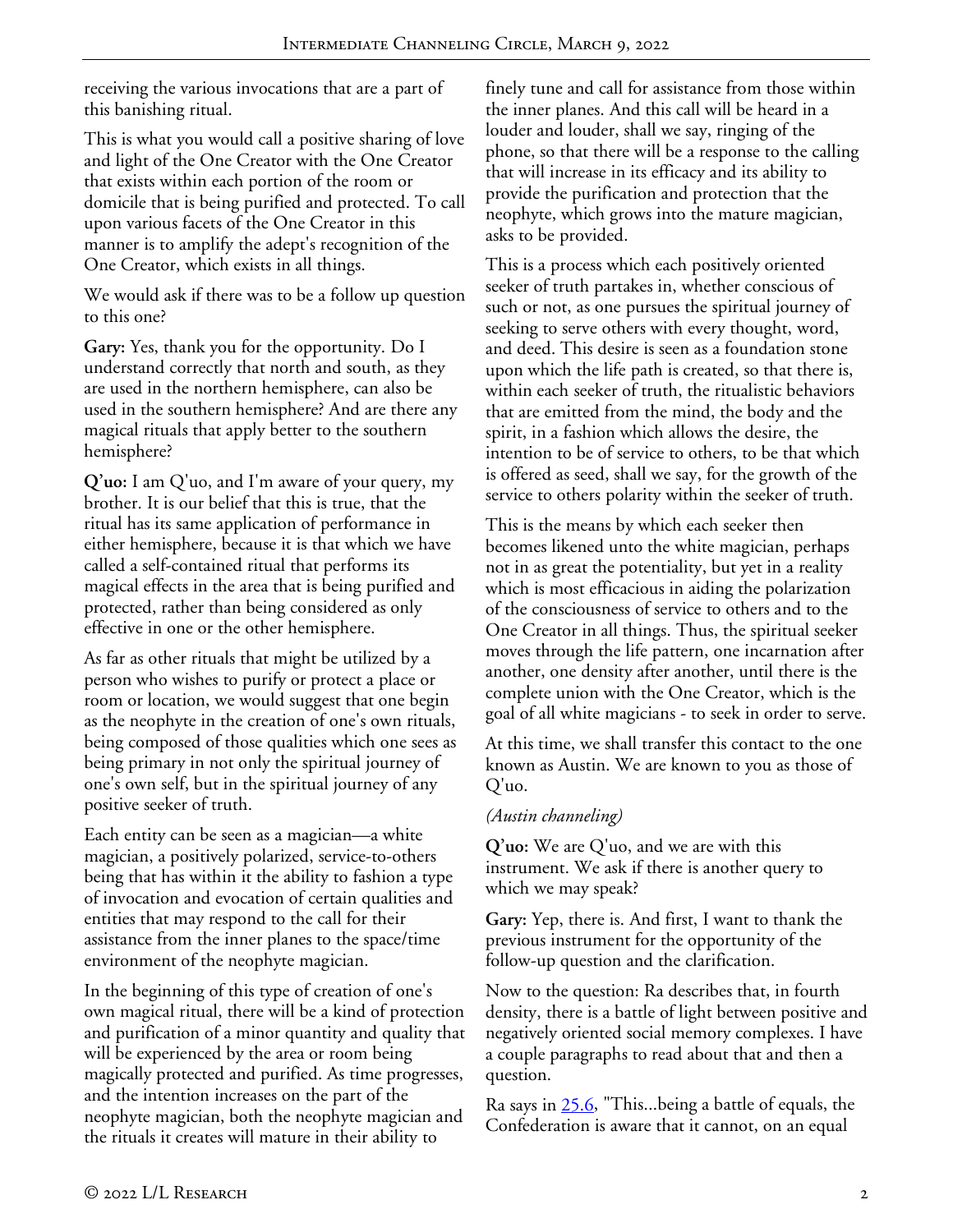footing, allow itself to be manipulated in order to remain purely positive, for then, though pure, it would not be of any consequence, having been placed by the so-called powers of darkness under the heel, as you may say.

It is thus that those who deal with this thought-war must be defensive rather than accepting in order to preserve their usefulness in service to others. Thusly, they cannot accept fully what the Orion Confederation wishes to give, that being enslavement. Thusly, some polarity is lost due to this friction, and both sides, if you will, must then regroup." End of quote.

So, I am curious about this defensive posture of the positively oriented entities. When positive forces must resist the encroachment of negative forces, does that also imply self-righteousness or bellicosity in any way on behalf of the positive forces? What is the positively oriented entity's attitude with regard to this defensive resistance in what Ra describes as a battle?

**Q'uo:** We are Q'uo, and we are aware of the query, my brother. We would begin addressing this interesting and complicated situation by first offering somewhat of a disclaimer, in that the battle described by those of Ra in this passage is a unique dynamic that plays out within realms and upon levels that are beyond the full grasp of the thirddensity being. There is a certain cosmological context to what has been described as a battle of thought that cannot be applied to the veiled existence of the third-density entity in a, shall we say, one-to-one fashion. Thus, we offer a response to this query in the hopes that there is some extrapolation to be made for the third-density entity, but caution any who reads or hears these words that these are unique circumstances that a third-density entity is unlikely to experience.

We first address the notion that the Confederation as a whole, which includes entities of primarily the fourth, fifth, and sixth densities, realizes that, to allow the crusaders of the Orion empire to carry out their self-proclaimed duty or calling to bring what they view as order and meaning to the universe—but may be seen in a positive context as enslavement and an infringement upon free will—that for the Confederation to allow this dynamic to unfold would result in, from the viewpoint of the Law of One and of the One Creator, an imbalance and an

infringement upon the energetic cycles of the Creator.

Thus, the Confederation of Planets in Service to the One Infinite Creator, tapping into a certain grasp of these dynamics thanks to the guidance of what you know as the Council of Saturn, is able to move and interact in certain ways that may seem, from a certain perspective, antithetical to the overall goal of service to others and service to the Creator by participating in what is described as a battle. This task is given to those of the fourth density, for the higher densities of fifth and sixth density have a broader view of this—we correct this instrument of these mechanisms at play that allows them to see how the Creator's will may unfold in both the actions of the [positive] fourth-density entities and the actions of the Orion empire. Thus, these higher densities do not participate in such a battle, but do not discourage or refrain from allowing the fourthdensity entities to take up their own arms of thought in order to protect and serve through the act of defense, as you have called it.

The primary difference between this thought-battle and what you may experience in third density known as war, and the concept of bellicosity, is an attitude available to those of fourth density that allows these entities to see the Creator within those whom they are defending against. And thus, the actions that they take are based primarily within the green ray of universal love—that love being manifested as protection against enslavement and the preservation of free will.

This attitude is an incredibly difficult attitude to manifest within the third density, for the veil [is intended to] prevent an entity, who may take up defensive attitudes, from recognizing the presence of the Creator in any situation. The mechanisms of survival and tribalism are primary aspects of the catalyst that you experience within the third density. And in a moment at which one's life is threatened or one's loved ones are threatened, the Creator and thoughts of the Creator are generally outside of the reach of an individual, who instead feels a swell of survival. And an act that, in the end, may be based upon love of another, in the moment is undertaken with an attitude of separation that may be manifested as anger, as fear, or as even thoughts of revenge and retribution.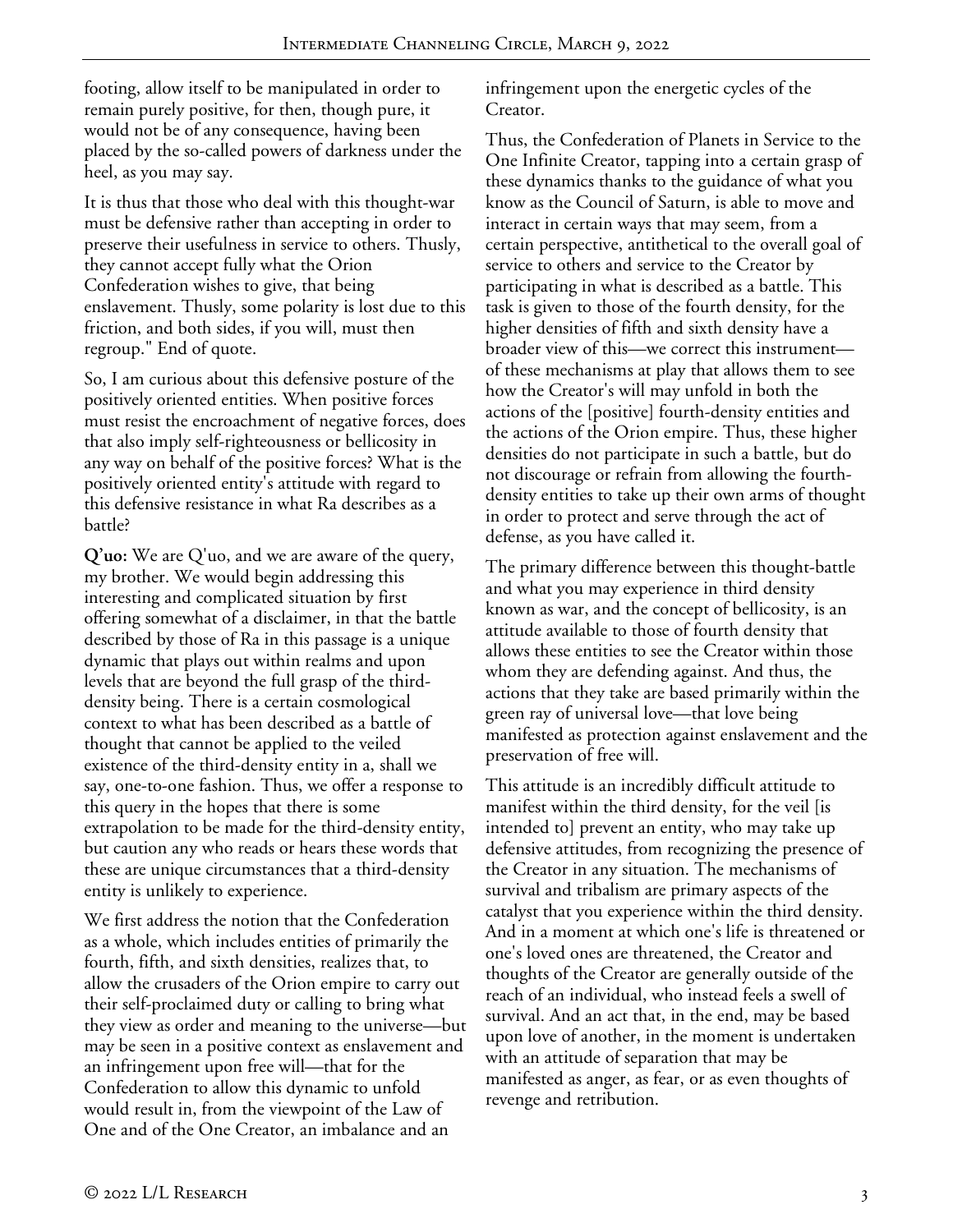It is not, what you may say, impossible for a thirddensity entity to partake actively in defense of high ideals, such as free will and the preservation of loved ones, and maintain an attitude of unity, even in the midst of such battle, as you would say. But we reiterate that this attitude is one that is much more present within the fourth density. And when bellicosity finds itself manifest within the third density, there is much more catalyst for the thirddensity entity to work with in terms of discovering the heart of self and how love has been blocked, how conditions have been raised because of the illusion of separation and its strength within the third density. It is through this illusion, and through the ways that it manifests in response to things like bellicosity, that such circumstances, as dire and significant as they are within the third density, may hold the key to opening of the heart and of discovering a higher nature of service to others for the positive individual.

We thank you for this query and offer our own thoughts of love and peace, for we find that such a question comes from what we would call a heavy heart, based upon the circumstances present upon your planet, and weighing upon the minds and hearts of those present in this circle. We are with you and all who call, and offer our deepest love and light and hopes for peace and comfort for all upon your planet.

At this time, we would take leave of this instrument and transfer the contact to the one known as Trish. We are Q'uo.

## *(Trisha channeling)*

**Q'uo:** We are those of Q'uo, and we are now with this instrument. May we ask if there is a query that we may speak to at this time?

**Gary:** Yes. This question is from M, who is not Austin and K's second-density companion. At least, I don't think so. It's about unblocking the yellow ray, but there are a couple paragraphs of preamble.

M writes, "I work in a hospital as a nurse. It's pretty obvious that I struggle most in situations dealing with groups, such as working members or strangers, in general. If people accept me and show me a warm welcome, my ego-ice melts extremely fast, and I'm able to be myself. But in general, I have deep fears of being denied, rejected, or criticized. This leads me to subconsciously manifested behavior of adapting to others' wishes and control mechanisms. Because of

that, I often feel shame and anger for myself. I got way better at communicating and setting healthy boundaries. Nevertheless, these situations are regularly attracted into my daily round of activities. And I know these are solar plexus themes that are an energy block for my true heart."

So, the question: 'How can I activate and balance the yellow-ray chakra most effectively, taking into consideration childhood trauma between five and twelve years old?'"

**Q'uo:** We are those of Q'uo, and we understand the query. This flavor of blockage of the yellow-ray energy center is one that we find quite common among your people on this planet at this time. The third-density experience is one in which entities struggle to find authentic means of relating to one another, while healing and moving beyond such injuries, for lack of a better word, tied to the ego such as trauma, self-judgment, or what you may call societal norm.

We mention this fact, this figure, of being quite common to hopefully provide some room for grace for the self—that is, for the self to allow some space for the self to be gentle and kind.

The environment, the stage upon which you dance, the illusion can be a very difficult one to navigate and to see clearly. Hence, it is ripe with opportunity for self and other-self to engage in what you may call hurtful or destructive manners, often with one entity approaching the situation with an open heart and walking away with emotional, physical, mental, or spiritual scars. Consider those scars part of you in that they inform your thought and your action, and they are but a component of that which you may call your identity. They are also potentially avenues for heightened experience of emotions and clear channels for exploring growth and healing, if the injured self may allow oneself to open the heart to those channels.

Dear seeker, it sounds that the scars that entities carry with them can become sort of a kind of baggage, if you will—something that is carried with the self through the moments of what you call time, that add weight to the shoulders of the seeker on the journey, or blur, or narrow the vision, narrow the means by which the open heart can send and receive love. It must be noted that this baggage is neither good nor bad. There is no value judgment to this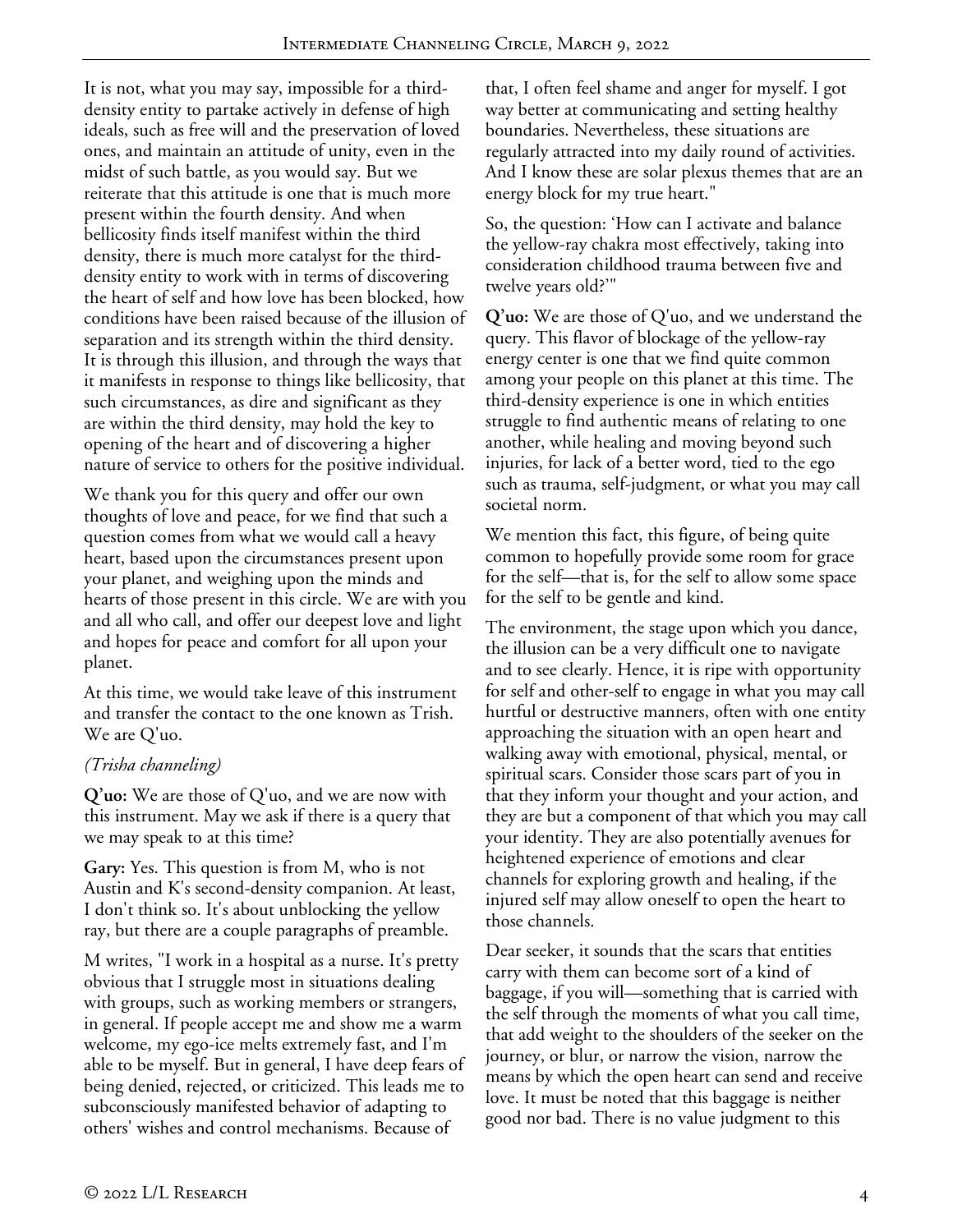baggage, to these scars. For there is nothing random in this illusion. There is nothing good nor bad. It is all perfectly in alignment to help the Creator experience and know Itself.

The seeker who finds itself carrying this baggage, carrying these scars, and experiencing the illusion around it through those lenses with that pain, is the seeker who is guarding itself, not just from other selves, but from its own heart. To state this more clearly, we would say that the injured self is walking through this dance closed off from itself. For at the center of all that there is, for at the beginning of all that there is, there is but one thing, and that is love.

If the self cannot, or struggles, to connect with the other-selves around it due to previous incarnational experience, then it is also not fully loving the self. The purest expression of the self is that of love, is that of an open heart, first and foremost, to the self, for the self.

So, my dear seeker, these difficulties in relating in group situations or to other selves, these fears of rejection and perhaps being alone, and these actions that attempt to manipulate or control, are not aspects to shame yourself for. Judgment of self does not leave a clear path to love. No, instead, forgiving the self, being gentle with the self, treating the self like the pure and beautiful reflection of the Creator, that is the way to experiencing all that you wish to experience, to finding that comfort, to finding that peace, be that in the self and also with other selves.

We hope that our words do not land as minimizing of the experiences which the seeker may call trauma. It is understood that trauma is an experience of deep pain, suffering, fear, and [is] difficult to move beyond. We simply suggest that the self who must walk with that trauma be gentle to the self.

Your intention may be your guidepost, may be the fuel in your engine, may be your beacon on the hill, as well. Continually steering your way towards love, towards acceptance, towards being your full and true authentic self. And you may find as you continue walking in that direction, allowing intention and slowly allowing that love to come within your heart, you will find that the scars begin to heal, the baggage begins to feel less weighty, less heavy, and even perhaps the colors in your illusion, in your environment become more vibrant.

And as you begin to fully accept yourself for all that you are, as those in your density may say, "warts and all," you begin to see the self as that perfect expression, that perfect hologram, that perfect manifestation of the Creator. You may then also begin to see the perfection that surrounds you, knowing that love created all that there is, and begin to feel the walls around your heart come down.

It is as you take this walk that one may begin to practice the act of vulnerability, of being authentic, of showing up in any situation exactly as you are, without pretense, without expectation, but full embodiment of the self. You may find, dear seeker, that when you strip away that armor, that protective shell around the heart—the shell which we would again reiterate is one that comes from a place of wanting to protect the self but ultimately keeps the self from loving the self. Once that armor is dropped, then the seeker may find the ease of relating to other-selves, begin to feel more within reach. And as you allow the self to freely experience that vulnerability and explore this new mental and emotional landscape, the comfort builds upon itself.

Before we take our leave of this instrument, we would like to stress again the importance for the seeker who feels blocked in this way, that the first and final step, and every step in between, will always be love. As you plant your foot down in your walk forward in this time, in this illusion, in this incarnation, allow the self to fully plant each foot, each step, in genuine, beautiful, foundational love. In that way, my friend, you will only begin to strengthen that connection to the heart and soul, not just of the self, but of all creation.

We will now take our leave of this instrument and transfer the one... to the one, rather, known as Kathy. We are those of Q'uo.

#### *(Kathy channeling)*

**Q'uo:** We are those of Q'uo, and we are with this instrument. May we ask if there is a query for us at this time?

**Austin:** Yes, Q'uo. We have one from J, who writes: "I have a question that I haven't been able to get a clear answer on through the material. I have a severe binge eating disorder and have tried so many different things to alleviate the daily fear and control I experience from it. I've tried modern medical treatment, which ended up being more of a band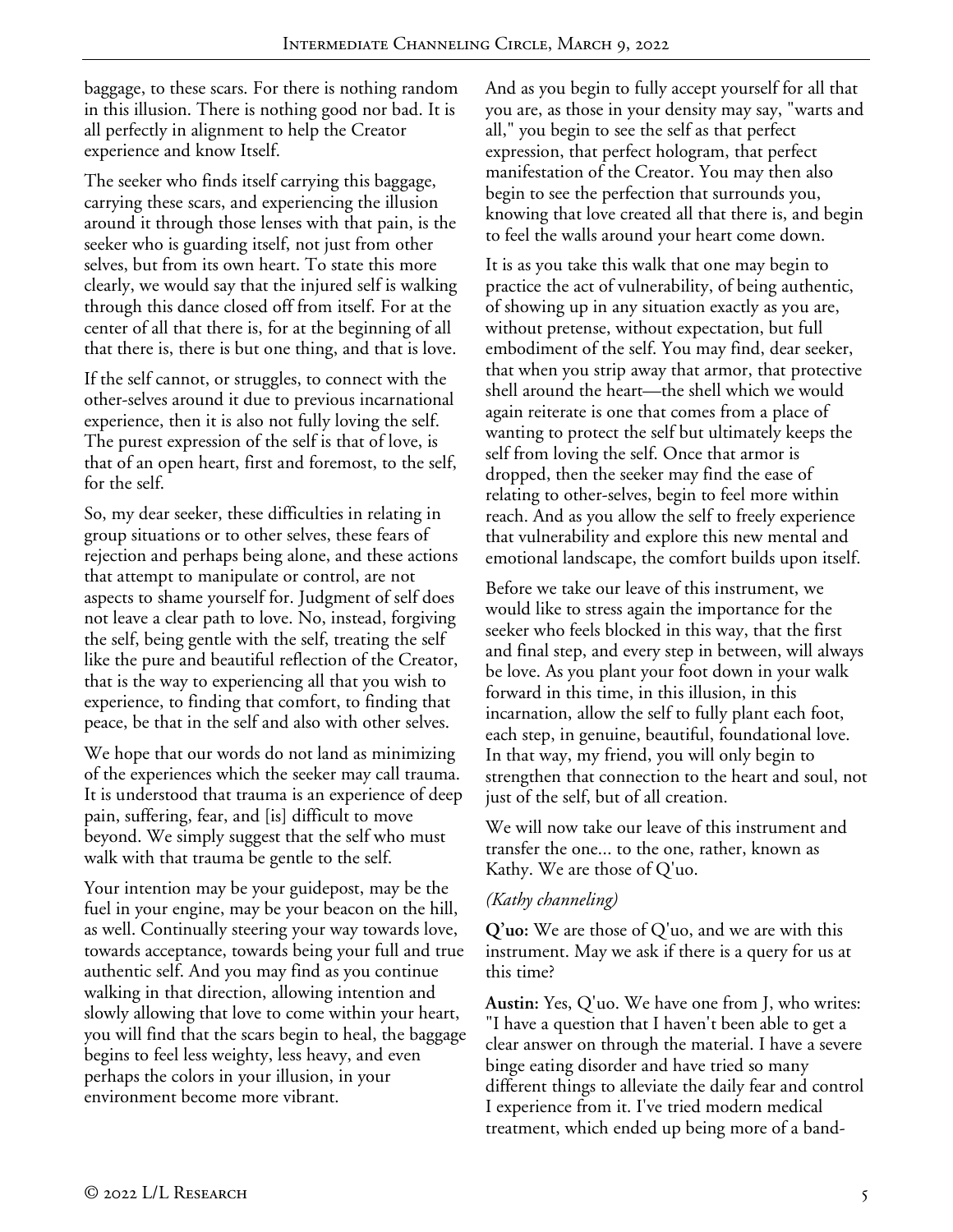aid; and I've tried spiritual programs, where the healing is promoted through emotional release and trust in my body. But I'm still unable to let go of the fear and control I have, which causes me to force my body into being a certain size by whatever means necessary. It doesn't work anyway. I continue to gain weight. But I fear that if I do not control myself at all, I'll end up dying. What is it that causes these eating disorders? What is it that needs healing, and what is the best way to go about this healing?

**Q'uo:** We are those of Q'uo, and we understand your query, my sister. And we may echo our previous term of endearment for you as a dear seeker, for first and foremost, that is what you are very dear to the Creator and very much a seeker of truth and of healing.

We may begin by addressing your first query...we correct this instrument...the first part of your query, which asks about the causes of such a condition such as you have been experiencing in all the levels of your being. And we may say that the second and third parts of your query which deal with healing, which once accepted and understood, revoke such cause, erase such cause, such that it becomes nonexistent.

So, we may first ask that, if it may be possible for you to look at, and any who have a situation such as yours, to look at the idea of cause with its opposite of no cause, nonexistent, and see that a cause is not a permanent condition, is not something permanent in creation, and is even as illusory as any other part of the illusion in which entities have their being in this third density. Therefore, when cause can be seen in such a light, it can begin to thin out, to begin to dissolve, as first a concept, and then as a part of the condition of which you speak.

We may encourage you first to meditate quietly upon this idea that a what you may call cause of this condition, or any condition, causing pain, upset, deep distress even, can be seen as something that can be dissolved. Taking this thought into meditation and pairing it with a deep love of self, the love that transcends all pain and difficulty, begin to feel that such cause, along with such condition, can simply dissolve. Allowing first for that to be a possibility. Then allowing for that to be a process underway within your being, seeing it as a reality, replacing the other reality that you had described.

This is not to diminish in any way the pain and suffering and exhaustion that you've described of your experience. But it is only to, in a gentle way, offer a process of creating a new reality for the self. All creation is forever in motion, forever being created and recreated. And seeing this possibility for yourself would be a good first step to seeing that the cause and the condition itself can be recreated, reimagined, reshaped as a new condition of health and well-being.

It is important to understand that there is no pressure or time constraints or expectations that are necessary or needed for such a meditative, creative process. It is completely timeless and without pressure. The meditation of which we speak is done, as was said previously, through love of self in the deepest part of your being, letting that gentle but powerful love, with which your very being was and is being created anew, getting into the feeling of that idea of being continually renewed and refreshed in every part of your being: physical, emotional, mental and spiritual. All things on all these levels of your being—think of them as being washed over with this love of self, of all of yourself, and all the levels of your being.

That, my friend, is what dissolves away in whatever timeframe is right for you for this particular condition and request that you have dissolved away in the bathing of self with love and light. And with the light, and the power of love behind it and underneath it, see yourself in this meditation, in whatever time is most comfortable for you, a recreation, literally, of the parts of your being that need this loving attention, this refreshment of being, which is your right as an entity of the Creator, forever loved and held in the embrace that the Creator.

And so, in addressing the idea of cause and condition, we have already touched upon the idea of healing, for they are the same - the condition and its healing. All things, in whatever... we correct this instrument... of whatever nature within an entity's being, can be positive or detrimental. But all things within any entity's being always can be healed in any moment through the power of love, through the intelligent energy of the light of the Creator, which then comes to assist in the recreation of the body, mind, spirit formations that need refreshment of being.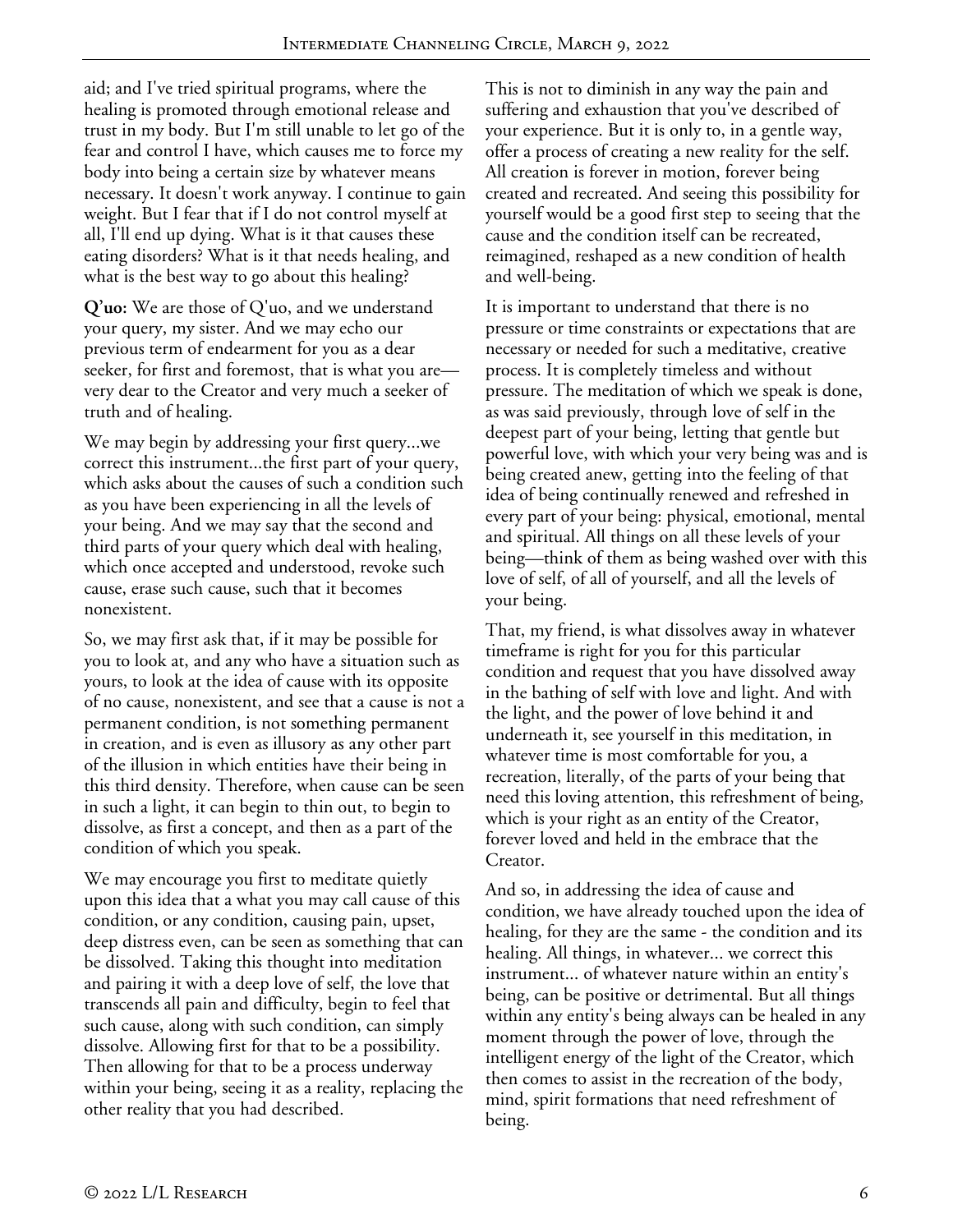Again, we may say [that] we do not diminish pain and suffering that you have experienced or any entity has, especially when concerning a bodily condition that is related to emotional and mental conditions, as well. We understand how overwhelming and difficult such situations are. And we say again that to recreate any one's life in any way is to start at the center, just start at the beginning. It is actually very simple. Go to the center of self. Enter into a deep meditation. Feel the love of the Creator. Feel the love of yourself. You and the Creator partake of this love of self. Feel this love radiating throughout your entire being on every level, healing anything that needs to be healed connected with this situation that you have described. The intelligence of the love and the light will know exactly what needs to be healed. And be pure in your meditation and open hearted that this not only can happen, but is happening right now, right within you.

All entities have this power. It is the power of the Infinite Creator whose love is infinite, boundless, and gentle at the same time.

We may say that healing can come in an instant once a realization of the truth of your being is held firmly in consciousness. We may also say that, in other times, a consistent, persistent daily meditation over time may be what is needed to gently dissolve away the condition, in the bathing of self with love and light gently over time, refreshing and recreating one's being. Again, the intelligent light and love know how to recreate one's consciousness must simply partake of this with the open heart and acceptance that it is.

One may also seek the support and love of friends, who may believe as you do in this creative power within your being and within the Creator, so that you may meditate together with a friend, or more than one friend, supporting your meditation of love and light.

We may say all things, all conditions, have their opposite, which is nonexistence. All things, all conditions, have healing as a potential within them. There is never a condition that cannot be healed.

And so, we now extend our deep compassion to you, my friend, that you may find the peace and the strength to reach within self, knowing that the power and love of the Creator is within you, and that you do have help. And we hope that our words

may provide such help to you, as well as comfort and a knowing, a feeling that what you seek is possible. What you seek is already potentially within you, within your heart, within your grasp.

We are those of Q'uo, and we have been with this instrument. And at this time, we take leave of this instrument and transfer the contact to the one known as Gary.

# *(Gary channeling)*

**Q'uo:** We are those known to you as the principle of Q'uo, and we greet this circle, once again, through this instrument, who, due to a deficiency of sleep, is experiencing some fatigue. But we find that this is not a significant mitigating factor in sending our transmission through this instrument. At this time, we would open ourselves to another query from this group. We are those of Q'uo.

**Austin:** I have one, Q'uo. Our recent peace meditations had me thinking about a common criticism that people in the more secular world have about the notion of "thoughts and prayers," and their lack of effectiveness if not accompanied by more practical acts of service. And that, of course, doesn't take into account the Confederation's view on the power of thought and [the] power of prayer. But I think that it can sometimes be a valid criticism.

I also have read in a book called The Willpower Instinct that thinking about acts of service and thinking about doing good things can activate the same portions of our brain as actually doing them and cause a demotivational effect, so that we feel less compelled to actually carry out acts of service by thinking about them. I was wondering if the Confederation could comment on reconciling these notions of thoughts and prayers and visualizations and meditations versus more practical means of service, and whether or not these can be reconciled together?

**Q'uo:** We are those of Q'uo, and we give gratitude for this question. For the third-density entity who is conscious, to one degree or another, of its necessity and desire to polarize its consciousness, will be contemplating questions of how it may best be of service to others in your plane or upon your plane. For the opportunities of service in any given moment are endless, particularly in a world where suffering and trauma are so widespread and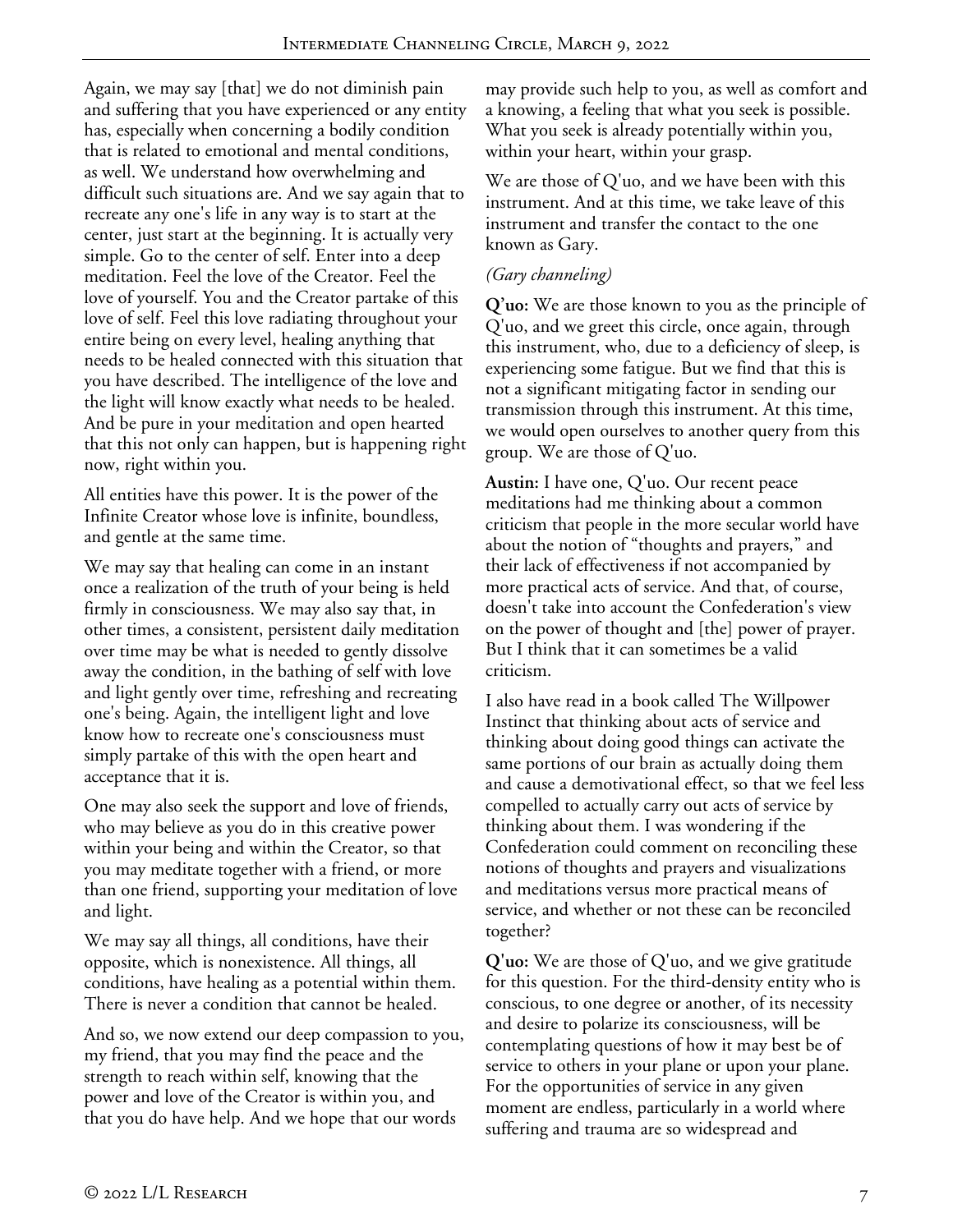experienced by so many. Whether through natural disaster, that which you know as medical difficulty, or some other form of suffering inflicted one upon the other, the cries ring out. How does the positively polarized—we correct this instrument—positively polarizing entity respond to such need? How may it best be of service? What may be most effective in that service?

And, my brother, we would say that each situation is, of course, unique. Each entity must search its heart to discover that which may be of greatest service to a single other self, or a group of other selves, in any given predicament. The self is quite capable of operating at multiple levels and all levels, in this regard, of service. Whether that is the interior level of thoughts and prayers or the exterior, so to speak, level of outwardly oriented action, which is more visible, perhaps more practical, and seen upon the third-density level as more consequential. Both of these operations spring from the desire to be of service.

We would commend any entity considering this question to examine its desire, in this regard, to look within the heart and find what the true reaction is to the particular call for service reaching this entity's ears.

It may be found that an entity has some level of desiring to offer service to those in need, but feels that its ability is too limited to be of much help, and it's at a minimum such that, with some degree of sincere desire, it gives lip service to the thoughts and prayers, feeling itself either unavailable or unable to offer more, finding itself occupied with other concerns or modes of service.

While we would not in any way judge such a response, as the polarizing positive entity does indeed wish to be of service and would wish no other-self seeking service to be without. Nonetheless, in terms of what you would call impact upon both the self offering service and the intended recipient of said service, such casual, quickly spoken, and perhaps shallow utterances of thoughts and prayers will have little charge into their manifestation in your illusion.

However, we're such an entity to bring their focus and their awareness to the situation at hand in a deeper way, particularly in that container known to you as meditation, and consciously with

concentration and the effort—not of strain, but sustained intention—can engage in that process of prayer for another self or situation. A process whereby an opportunity is enlarged such that informational and supportive and strengthening light may be with the prayer and the recipient of the prayee—the one offering the prayer—what is the consequence of this light/love sent from Entity A to Entity B, when Entity B is struggling with one aspect of your illusion or another—internally, externally, or both?

That light comes, as all things do, from the One. That light seeks to cross the expanse of separation created in the illusionary perception of the individual's awareness, to bridge and provide a way toward increasing the unity within the self and within all things in an empowering way, rescuing, in one sense, though not totally accurate, the self locked in the throes of their predicament and the accompanying suffering. With this increased light available to the self, to the recipient of the prayer, they may make use on a subconscious level in order to in an empowered way more successfully learn the lesson before them, process the catalyst into the material for spiritual evolution, and rediscover its wholeness and its capacity to love whatever the circumstance presents.

With this light, the self may more effectively clear the shadows from the eyes and navigate the situation from a vantage point of clearer sight. This light may also, in a supportive healing fashion, help to clarify the environment about one, such that guidance may more effectively flow in, such that the circumstances of synchronicity of the intelligent working of the universe may have a greater capacity to move in harmony and support of the upward evolution of the self, away from chaos and darkness and separation, and toward light and unity.

This is a power that each positively oriented being has inside of themselves, which they can activate and call upon and harness in service to others. Indeed, in the rituals known to you as white magic, the self, ideally in concert with a group, may connect the microcosm to the macrocosm and open the gateway, allowing intelligent infinity to move downward and into the incarnate shell within the physical illusion, such that it may move through such a grounding rod, so to speak outward, as a prayer, as winged support to where it is needed, whether the planet as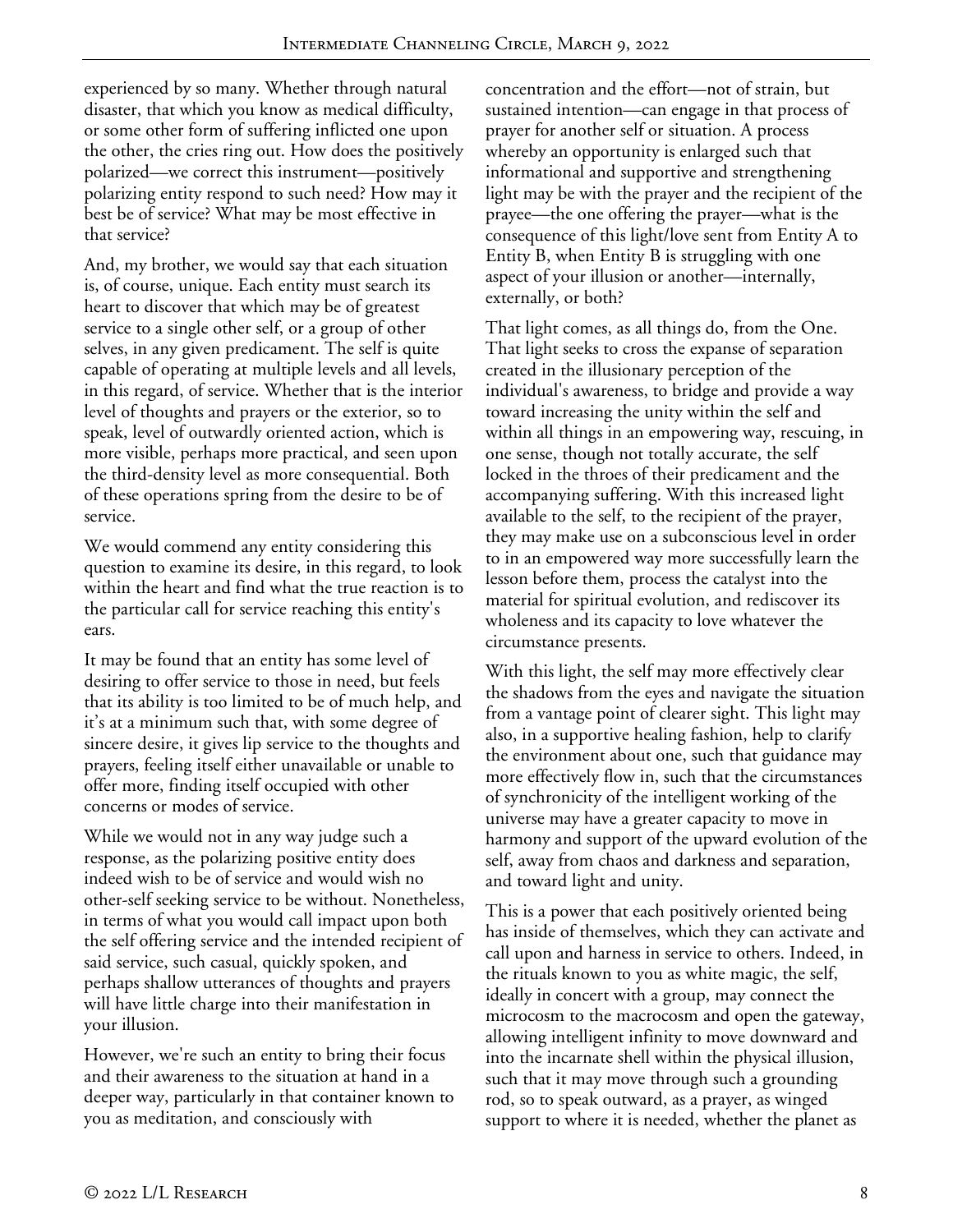a whole, the consciousness of that known to you as Gaia, or those in a war-torn situation.

You ask also regarding the balance in relationship between this inward act of service through the mechanism of prayer and the more visible outward act of service. And for entities within an illusion, which has quite effectively obscured the time/space realm and the inner experience of each entity, such that the outer is most visible and quantifiable and measurable, it is understandable that such entities would weight service on the outer level as being of greater consequence. The entity who contributes money or, with their own hands, disperses humanitarian aid to those in need can be seen, whereas those working on the interior levels of time time/space and inner planes are perceived to be less visible and of less consequence.

Both modes of service can be powerfully impactful. Both involve action on the part of the self, to one degree or another, a manifestation of intention that is born from that service-oriented heart, which we asked the seeker to examine at the beginning of our reply.

One can be seemingly of outward service, checking off all the right boxes, moving through the right procedures and dances, but yet have a heart which is not fully investing the outward service with love and care for the other and desire to alleviate suffering, or any number of inner qualities which may block the heart and impede the upward flow of love. This is why we iterate often in relationship to the question of service, that it is the how that is often more important than the what. Why we describe that the washing of the dishes or the changing of the diaper can with the light-filled, present moment, openhearted quality of consciousness, carry as much weight within the self, and serve the world as effectively as one operating upon the world stage with many eyes upon it.

We do not find that cultivating the intention to serve others within the self by engaging in acts of thoughts and prayers on a deep and intentional level necessarily precludes the self from additional service on the outer level. To the contrary, the more deeply that the self commits their energy to genuine prayer, to invoking the Creator, to be—we correct this instrument—to ask to be made a vessel, to lend one's full strength that one's light and the Creator's light may fly to those in need, such a one is

magnetizing themselves to respond to the call by gaining a greater sensitivity to the call of those around them. If such an entity is engaging in this act, they are putting their mind toward the suffering of others, and thinking less of the needs of their lower self, seeking less of personal satisfaction or distraction, but instead, embodying and living the path of service to others.

And this path of service to others, this desire to serve, is not a discrete unit. It is not a, shall we say, one-off, but is alive, is an awakening of an intelligence within the self that has its own life and journey of manifestation within the self, such that, as the entity spends time in this interior room, intentionally practicing prayer in service to others, aligning the self to become a vehicle for service to others, this spark ignites more of the tinder of the personality on fire, consuming more and more of the self in this fire, offering the self to this burning, such that it does not stop at interior work alone, but of necessity, manifest outward, first and foremost, as fires are want to do, by radiating metaphysical heat, spiritual light, and the polarizing conditions that aid others and encourage more of the same, more of the positive polarity of harmony and service and beauty and interconnectedness and the honoring of freewill of all.

And that outward manifestation, while happening most fundamentally on an energetic or metaphysical level, then may open new opportunities for the self, such that they may add to or extend the inner work through outer work, because the entity is becoming one who desires to help others, who the more transparent the self becomes and purified in their nature that they become, desires more and more to help others fully to give of the self completely with less and less held back for the self, save for that which is necessary for its healthy functioning and well-being.

As always, it begins with desire. What is your desire, my brother? My sister? Ask of yourself that question. Examine this desire. Analyze the many threads of desire within you. Purify them and trace them back. And inevitably, with consistent work in acceptance and forgiveness and seeking to understand the self, the self will find, upon the positive path, the desire to serve others purely, and to serve and to seek the One Creator in self and all others and always.